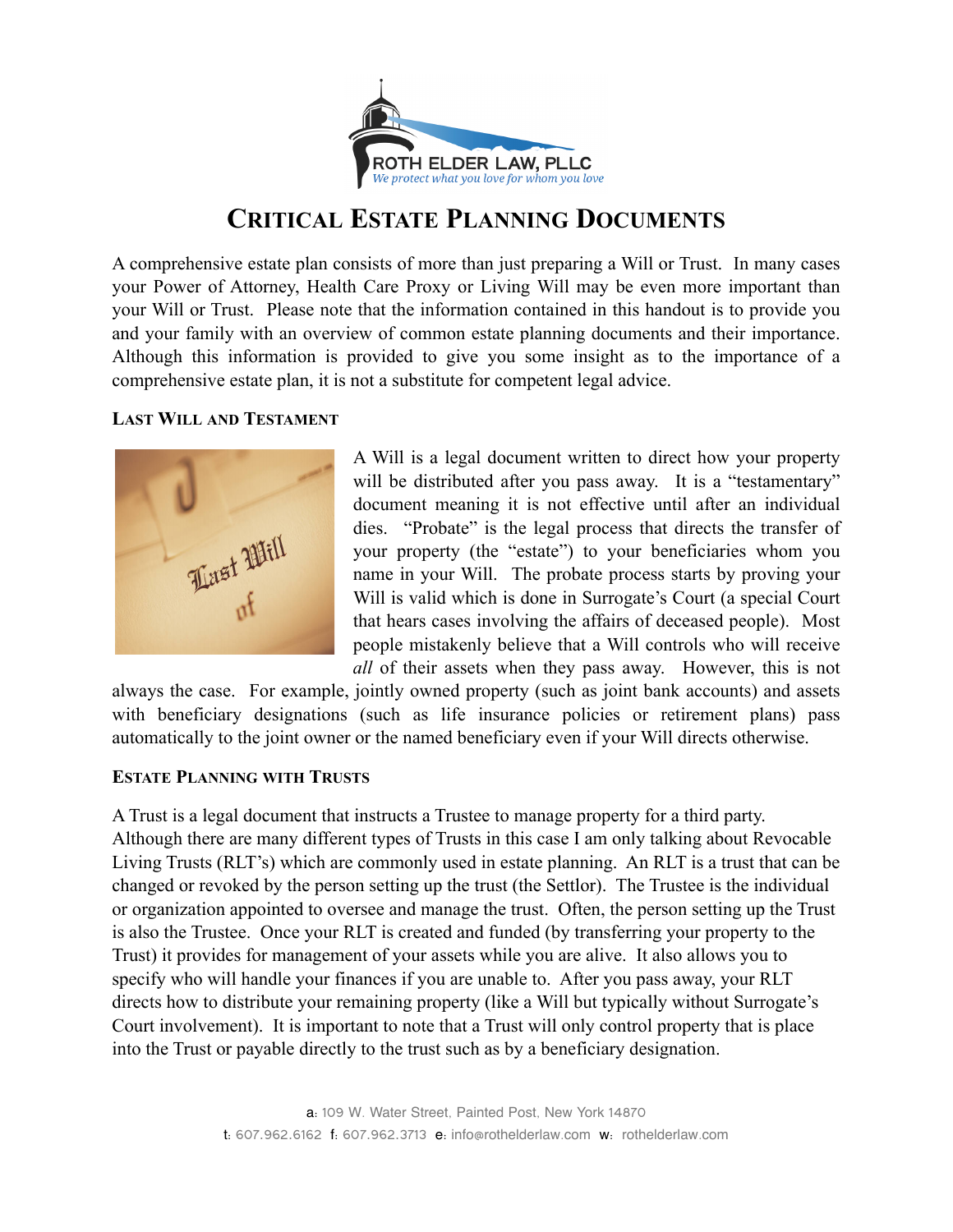

## **WHAT HAPPENS IF YOU DON'T PLAN YOUR ESTATE**

It is important to know that if you do not prepare your own estate plan, New York State will do it for you. If you are a New York State resident and die without a valid Will or Trust, New York State law directs who will receive your property. For example, if you are married and have children, New York State law directs that your estate be divided between your spouse and children. This is often in contrast of what many couples want as most couples normally leave all of their property to their spouse if he or she is still living and to the children only after both parents have passed away. That is why it is very important to prepare a comprehensive estate plan so that you control who receives your property, not New York State. Planning becomes even more important if you have minor children or in second marriage situations.

#### **POWER OF ATTORNEY**

A Power of Attorney form appoints an individual to act as an agent to represent you or to act on your behalf regarding financial matters. Although there are many different types of Power of Attorney forms, our focus here will be limited to a Durable Power of Attorney. "Durable" means that the Power of Attorney will continue after you become disabled and can no longer act for yourself. If a Power of Attorney form is not designated as "Durable" it may revoke automatically in the event of your disability (which is likely when you need it the most). It is very important to sign a Power of Attorney form as a part of your comprehensive estate plan so that an agent can continue to



manage your financial affaires if you become unable to act for yourself. Having a Power of Attorney appointed is especially important to prevent the time consuming, costly and often embarrassing need for a court proceeding to appoint a guardian.

#### **HEALTH CARE PROXY**

Your Health Care Proxy form is a document that simply appoints an individual to make medical or health care decisions for you. Unlike a Power of Attorney form that is normally effective as soon as it is signed, a Health Care Proxy does not have the authority to make decisions until you are unable to make decisions for yourself. Your Health Care Proxy will work with your physicians and your other medical caregivers in order to make health care decisions on your behalf.